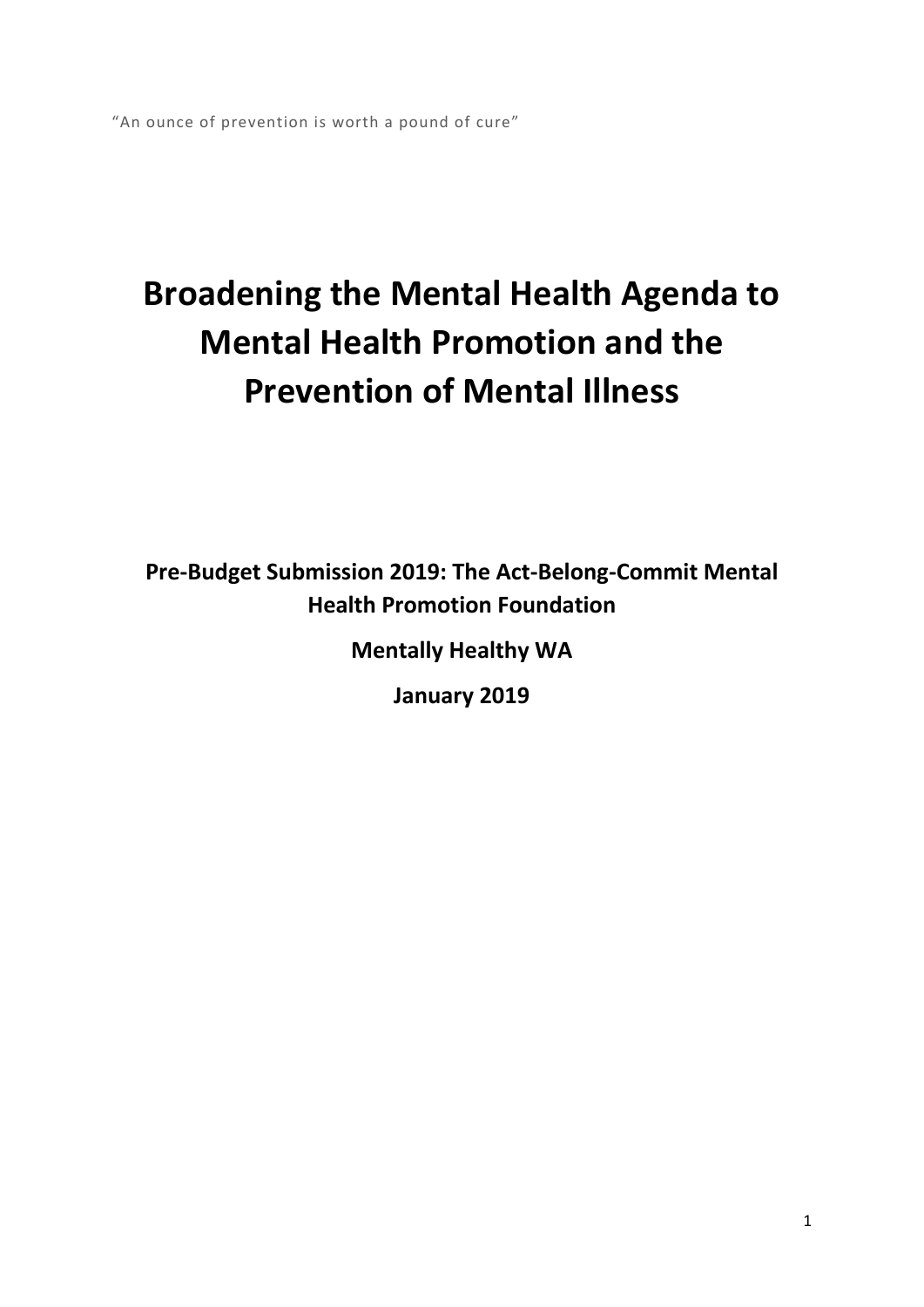#### **Preamble**

This submission can be considered complementary to those that seek increased support for early intervention, treatment, care and recovery of persons with or at risk of mental illness.

Mentally Healthy WA's submission is complementary in that our focus is on mental health *promotion* and the added value of a positive approach applied across all levels of prevention ‐ primary, secondary and tertiary.

As noted by the UK's Faculty of Public Health and Mental Health Foundation, "*Promoting mental wellbeing moves the focus away from illness and is central to an individual's resilience, social purpose, autonomy and ability to make life choices"* (Better Mental Health For All, 2016, P 28).

Before proceeding to the specifics of our submission, we ask that you please read the following three items:

- extracts from one of if not *the* ‐ world's leading authoritative health journal (The Lancet);
- several verses from a poem written by someone with no health qualifications but a great deal of common sense; and
- a perennial question.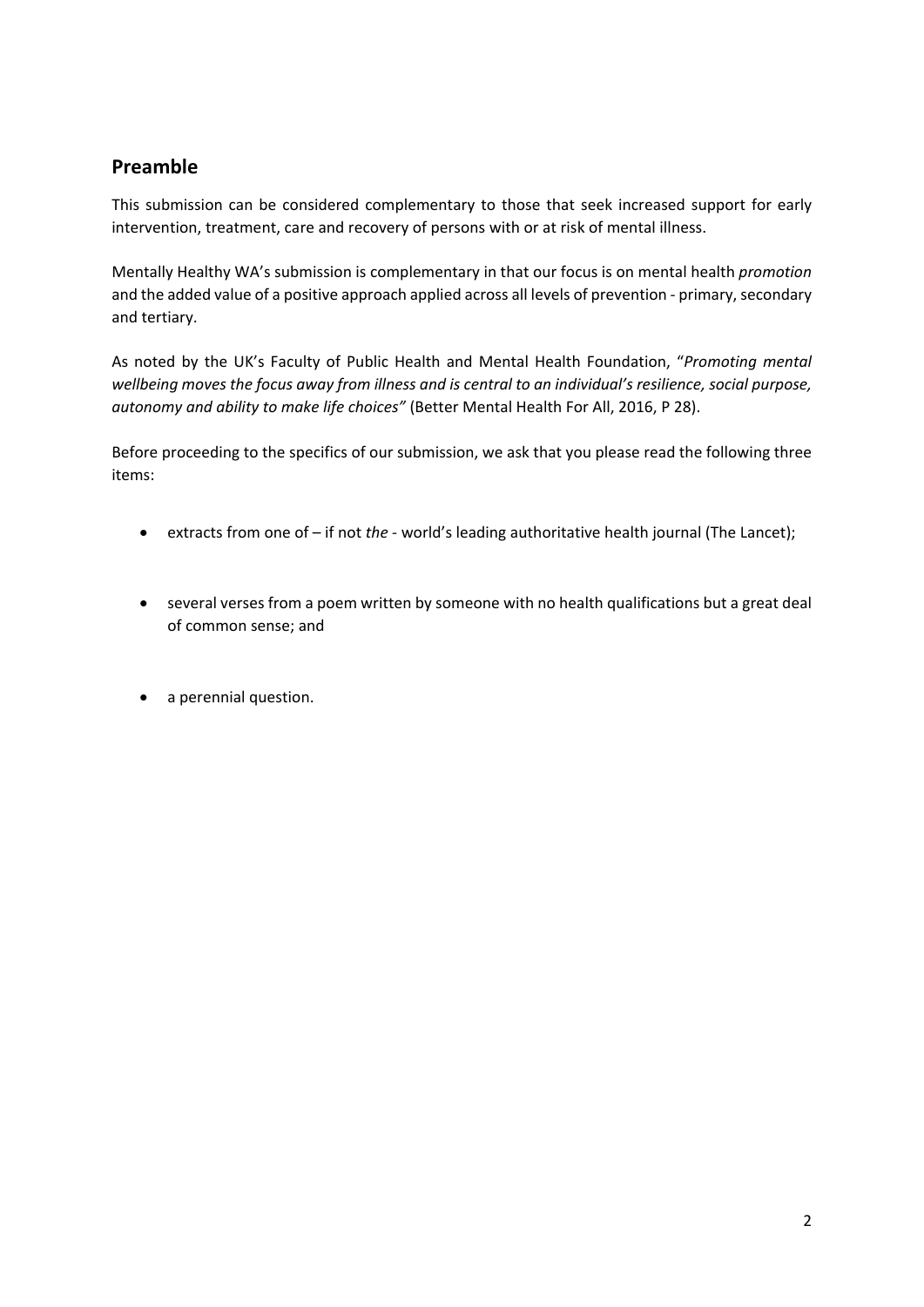## **Extracts from the** *Lancet* **Commission on global health and sustainable development**

## **2018**

**'All countries can be thought of as developing countries when it comes to mental health'** 

*'Despite research showing what we can do to prevent mental disorders and promote positive mental health, translation into practice is painfully slow'* 

**'Failure to respond to the mental health crisis results in monumental human suffering, monumental loss of human capabilities and denial of people's opportunity to flourish'** 

*'Good mental health is a fundamental human right'* 

**'We need to broaden the mental health agenda from a focus on treatment for people affected by a mental disorder, to the improvement of the mental health for the whole population'**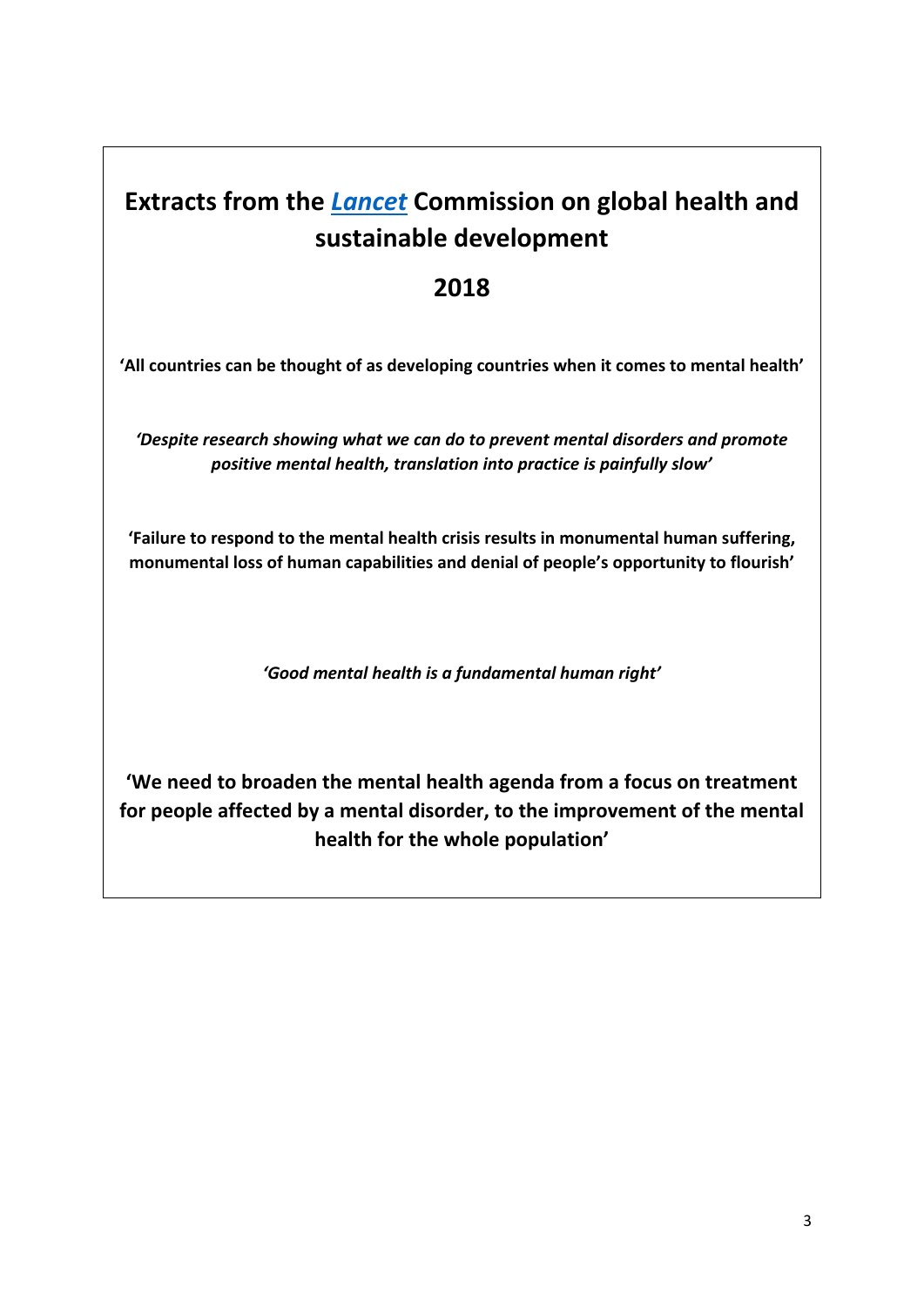## "The Ambulance Down in the Valley"

 'Twas a dangerous cliff, as they freely confessed, Though to walk near its crest was so pleasant; But over its terrible edge there had slipped A duke and full many a peasant. So the people said something would have to be done, But their projects did not at all tally; Some said, "Put a fence 'round the edge of the cliff," Some, "An ambulance down in the valley."

But the cry for the ambulance carried the day, For it spread through the neighboring city; A fence may be useful or not, it is true, But each heart became full of pity For those who slipped over the dangerous cliff; And the dwellers in highway and alley Gave pounds and gave pence, not to put up a fence, But an ambulance down in the valley.

 Then an old sage remarked: "It's a marvel to me That people give far more attention To repairing results than to stopping the cause, When they'd much better aim at prevention. Let us stop at its source all this mischief," cried he, "Come, neighbors and friends, let us rally; If the cliff we will fence, we might almost dispense With the ambulance down in the valley."

## Joseph Malins

1895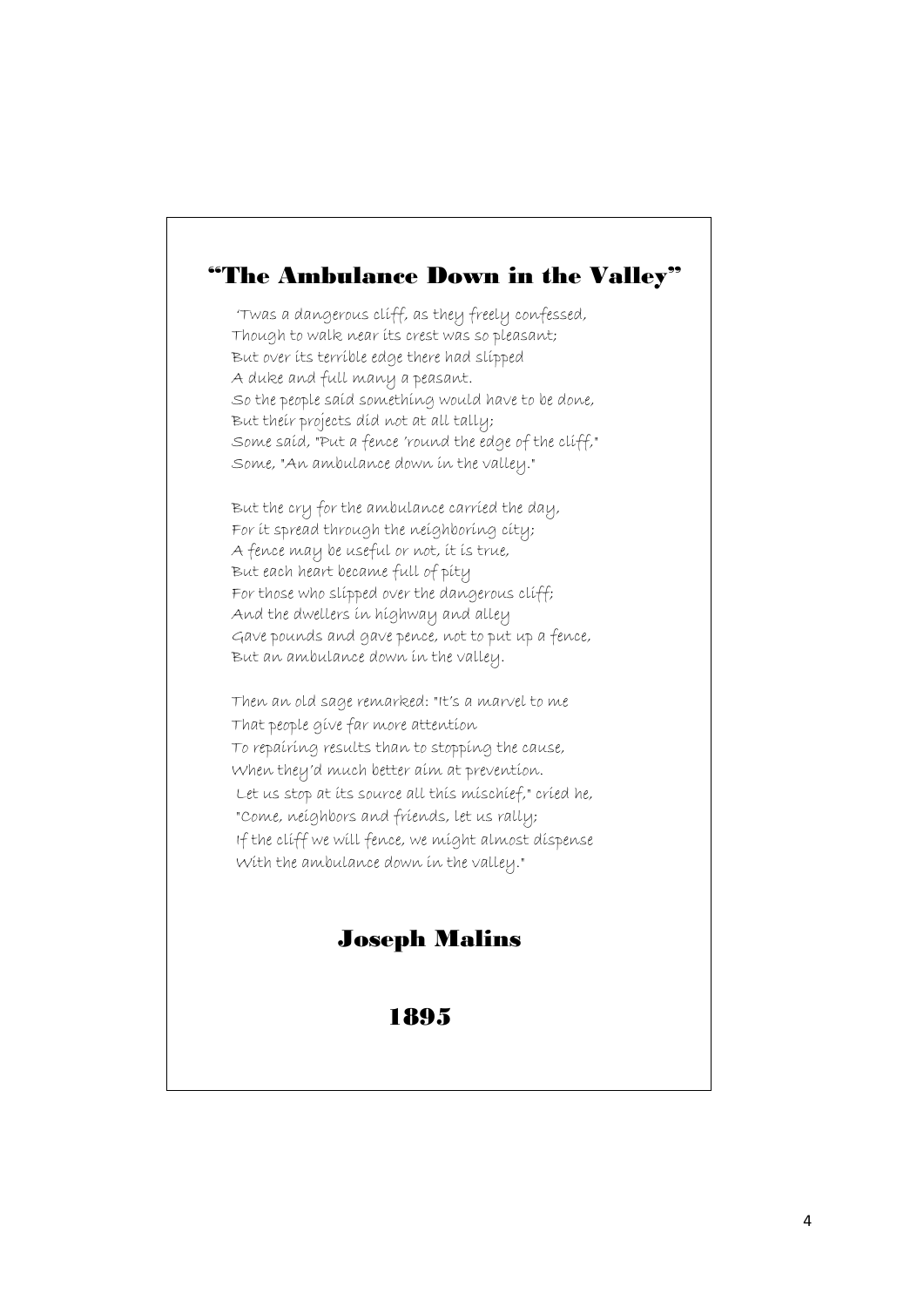## 'When will we ever learn?'

*From Where have all the flowers gone?* 

Pete Seeger

1961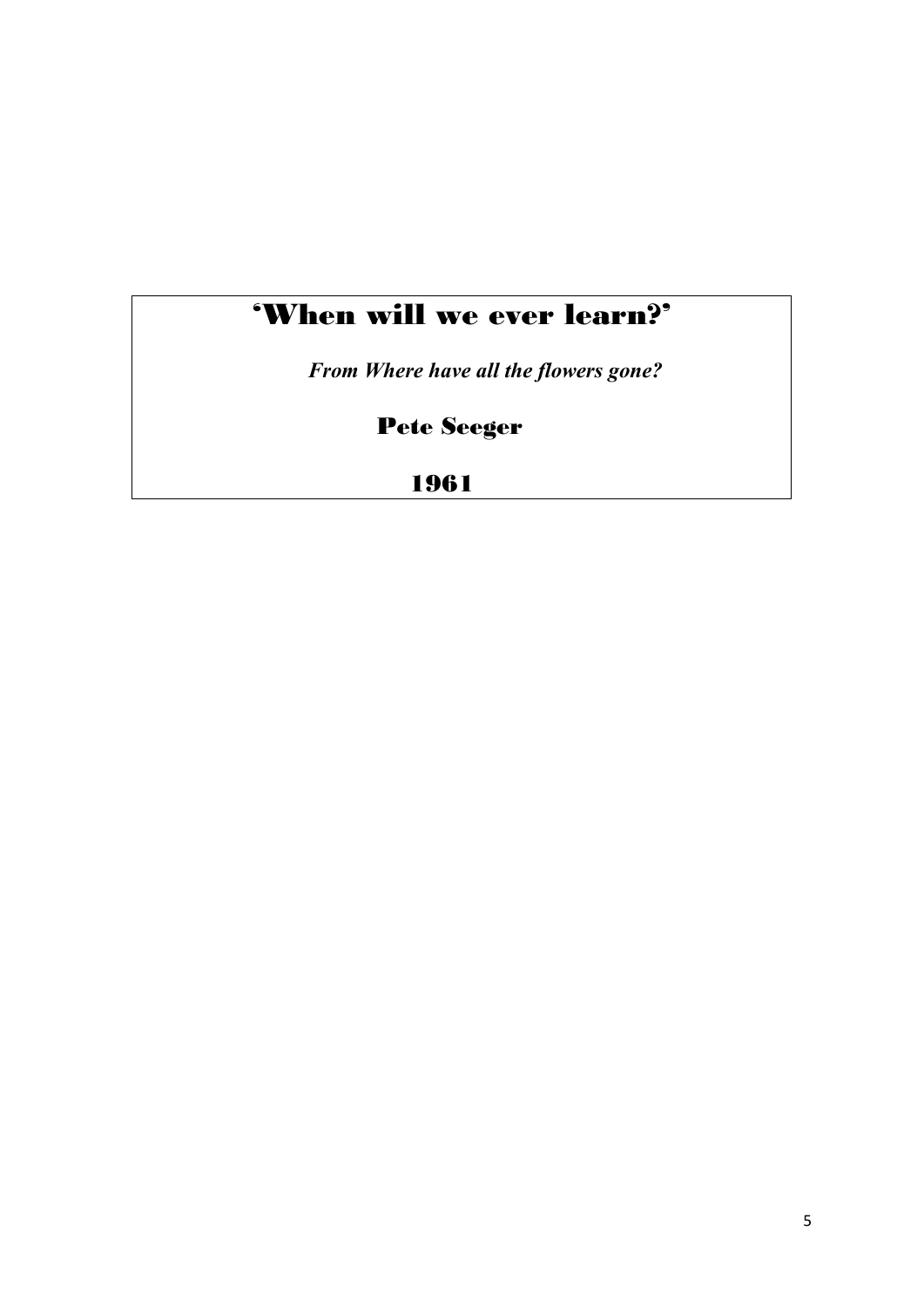#### **1. Introduction**

Just think for a moment about how many deaths and how much suffering have been avoided in Australia because governments back in the 1970s and 1980s, albeit after much prompting by NGOs and public health authorities, began to focus on lifestyle and environmental causes of physical illhealth and injury – not just on more ambulances down in the valley (i.e., more doctors, more hospital beds, more operating theatres and equipment, and more research for treatments and 'miracle' drug cures).

Just think of the human and financial costs had we not urged people to Quit smoking, to Slip Slop Slap before going out in the sun, to be a SunSmart School, to Belt Up whilst driving, to Not Drink and Drive, to Eat 2 Fruit n 5 Veg, to Move More Eat Less, to Work Safe, and so on. The savings started almost immediately as exemplified in the area of smoking where smoking rates in Australia declined considerably after the introduction of mass media campaigns in the 1970s, with a decline in male smokers from 45% in 1974 to 27% in 1995 with an estimated benefit of health improvements in 1998 due to lower consumption from 1970 onwards of \$12.3 billion (Commonwealth Dept of Health & Ageing, 2003). The cumulative savings now across all the above areas would be in the trillions of dollars.

Hence it is no wonder that in recent years the funds allocated annually by governments to these various community wide physical health promotion and injury prevention campaigns is in the hundreds of millions of dollars across these different areas.

On the other hand, although John Steinbeck observed back in 1962 that "a *sad soul can kill you quicker, far quicker, than a germ*", and although mental illnesses now account for the third largest cause of years lived with a disability in Australia, and that people with a mental illness have lesser life expectancy, that businesses suffer enormous productivity costs through days lost due to workers with mental health problems, and the considerable economic costs to the health system due to mental illness, governments around the globe  $-$  including the Australian Government  $-$  provide less than adequate funds to treatment and recovery (albeit that is improving), and even far less to mental health promotion and primary prevention. There is also much confusion around what constitutes mental health promotion and primary prevention versus early intervention, resulting in many early intervention and treatment programs being incorrectly claimed by governments as investment in 'mental health promotion'.

This 'disparity between burden and budget' for mental health promotion and primary prevention is simply economically and humanly unacceptable. While Western Australia is to be lauded for funding the world's first (and still only) comprehensive population wide mental health promotion campaign (Act‐Belong‐Commit), the Federal Government and other States do not have such a campaign, which the evidence shows has the potential to make a positive impact on people's lives.

Given that mental health is a determinant of physical health and given the evidence for return on investment in mental health promotion, the decision to increase funding for mental health promotion and primary prevention is literally a 'no brainer'. Hence we call on the Federal Government to demonstrate world leadership by make a meaningful and practical contribution to achieving the Vision of the International Perth Charter for the Promotion of Mental Health and Wellbeing: "*A World Where Mental Health And Physical Health Are Equally Valued"* (Anwar‐McHenry & Donovan, 2013), by funding the establishment of a mental health promotion foundation.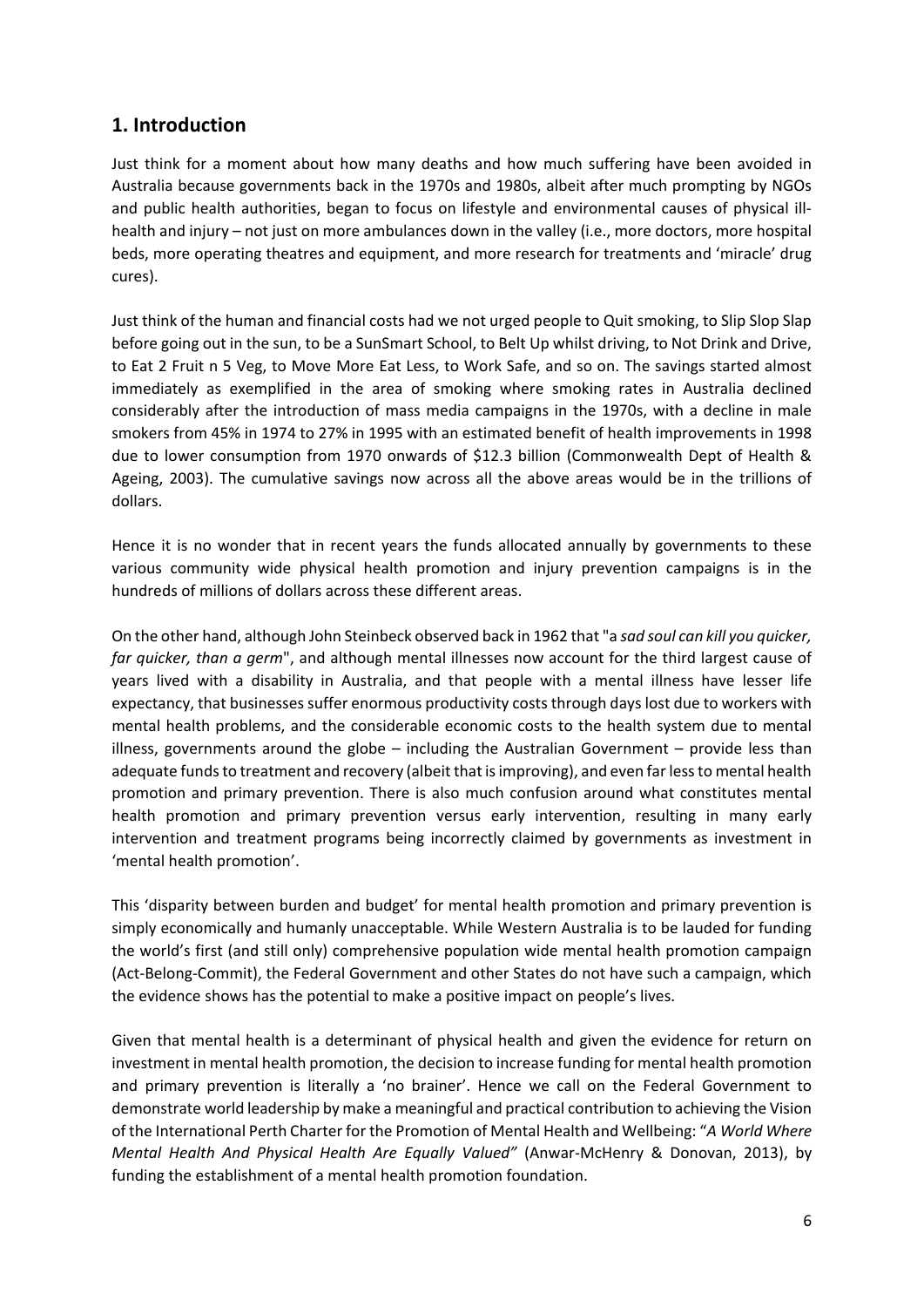## **2. Commitment Sought:** *That the Federal Government funds the establishment of a Foundation for the Promotion of Mental Health and the Primary Prevention of Mental Illness*

The Foundation would have an overall focus on building and maintaining positive mental health in both the general population and in those with mental health problems.

The Foundation would build on the principles and programs of the internationally diffusing Act-Belong‐Commit framework and would:

1. Develop and implement resources and strategies both community wide and in settings such as homes, community health services, pre-schools, schools, worksites, sporting, social and recreational clubs, health care institutions, aged‐care accommodation, General & Specialist Medical Practices and Allied Health Practices.

2. Develop cross‐sectoral collaborations at both State and Federal levels with and between Government Departments/ Ministerial Portfolios such as Health, Education, Sport & Recreation, Transport, Housing, Police, Corrections, Indigenous Affairs, Education, Employment, Community Services, Ageing, Children & Youth.

3. Develop collaborations with and between NGOs in the areas of both physical and mental health.

4. Develop collaborations with and between mental illness services and particularly with respect to early intervention and recovery.

5. Continue to develop collaborations with and between Local Governments to assist in reaching all communities and maximising impact at the grass roots level.

Given that the vast majority of mental illnesses emerge in the period from early childhood to young adulthood, the first five years of the Foundation would include an emphasis on pre‐ and ante‐natal (and ongoing) support for parents, early childhood and school settings, tertiary institutions, workplaces with a high proportion of young people, and young people's sport, art and recreational settings.

The Foundation would absorb the current Act‐Belong‐Commit Campaign team and maintain strong links with researchers and program designers/implementers in Australian and overseas universities, along with researchers and implementers in Act‐Belong‐Commit partner organisations around the globe (Denmark, Faroe Islands, Japan, Mongolia, Norway, USA) as well WHO and major international mental health promoting organisations.

A detailed strategic plan would be developed on confirmation of intention to fund. That plan would show how the proposed Mental Health Promotion Foundation would operate across the public health spectrum shown in the following Table (adapted from UK Mental Health Foundation).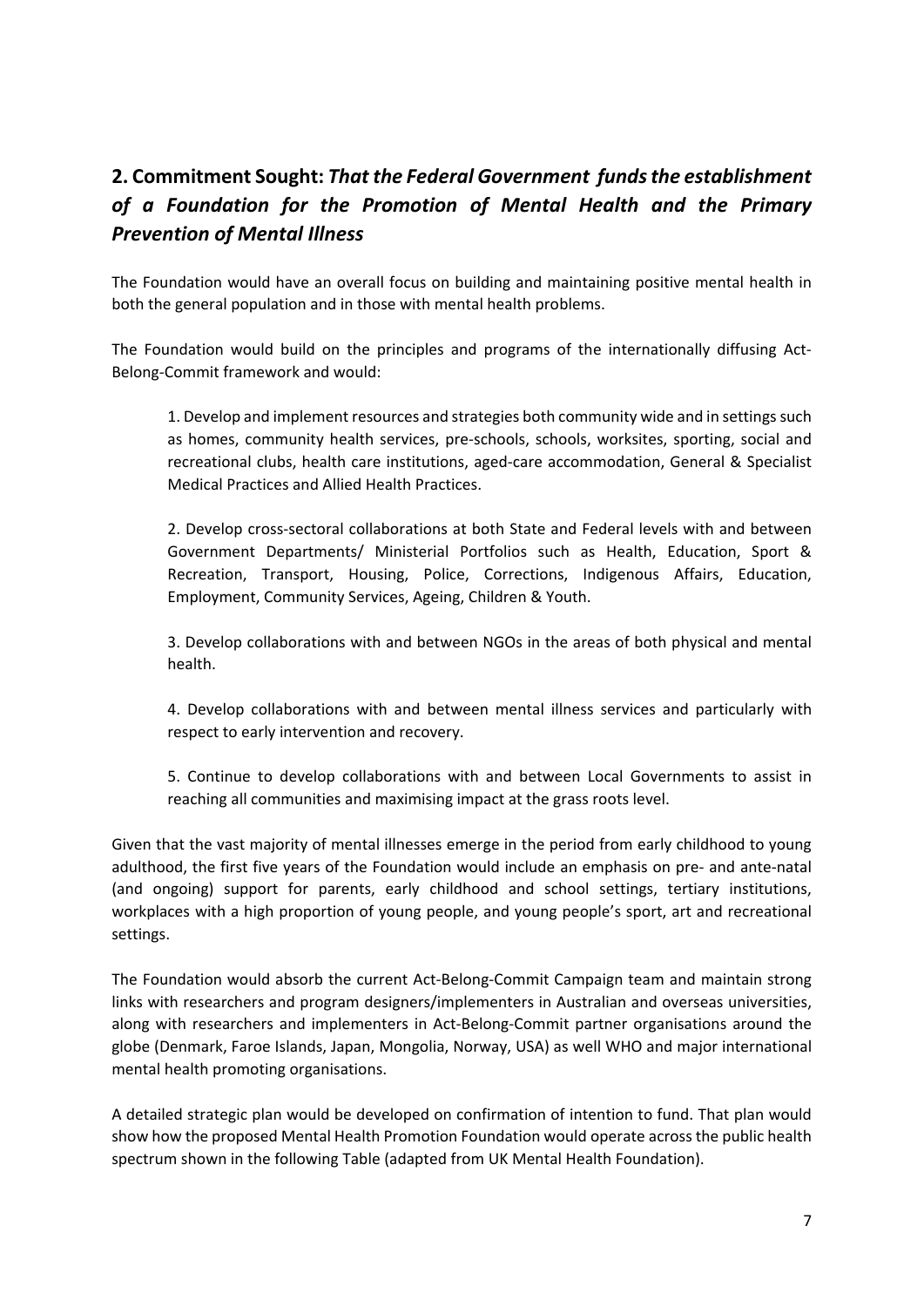| Mental Health Promotion Interventions and the Prevention Spectrum |                                                                                                                                                                                                                                                         |  |
|-------------------------------------------------------------------|---------------------------------------------------------------------------------------------------------------------------------------------------------------------------------------------------------------------------------------------------------|--|
|                                                                   | Interventions may be focused on different groups of people:                                                                                                                                                                                             |  |
|                                                                   | Universal - for everyone                                                                                                                                                                                                                                |  |
|                                                                   | Selective – for people in groups, socio-demographics or communities with<br>higher prevalence of or susceptibility to mental health problems                                                                                                            |  |
|                                                                   | Indicated – for people with early detectable signs of mental health distress<br>and specific high-risk target groups                                                                                                                                    |  |
|                                                                   | Prevention can operate prior to and at different phases in the development of mental<br>health problems and recovery from them:                                                                                                                         |  |
|                                                                   | Primary prevention - aims to stop ill-health occurring in the first place by<br>using 'upstream' approaches for the majority of the population,<br>coupled with selective and indicated interventions focused on people<br>and communities most at risk |  |
|                                                                   | Secondary prevention $-$ aims to identify the earliest signs of health<br>problems and provide effective early intervention to minimise the likelihood<br>of progression to a mental illness                                                            |  |
|                                                                   | Tertiary prevention - aims to prevent relapse and ensure sustainable recovery for<br>those who experience a mental health problem                                                                                                                       |  |

## **3. The Business Case for Promotion of Mental Health and Primary Prevention of Mental Illness**

There is a well-established body of evidence showing the economic and social cost of poor mental health and the potential and actual economic payoff for promotion, prevention and early intervention, including mental health promotion (IUHPE 2005).

A small sample of the now numerous papers dealing with the effectiveness of and economic returns for prevention in general as well as for mental illness and mental health promotion are included in the References list below [see AIHW (2018); Better Mental Health For All (2016); Dept Health & Ageing (2003); Evans‐Lacko et al (2013); Jacka et al (2014); Lancet Commission (2018); Masters et al (2017); Mihalopoulos et al (2011); IUHPE Supplement to Promotion & Education (2005); Vigo et al (2018); Vos et al (2010)].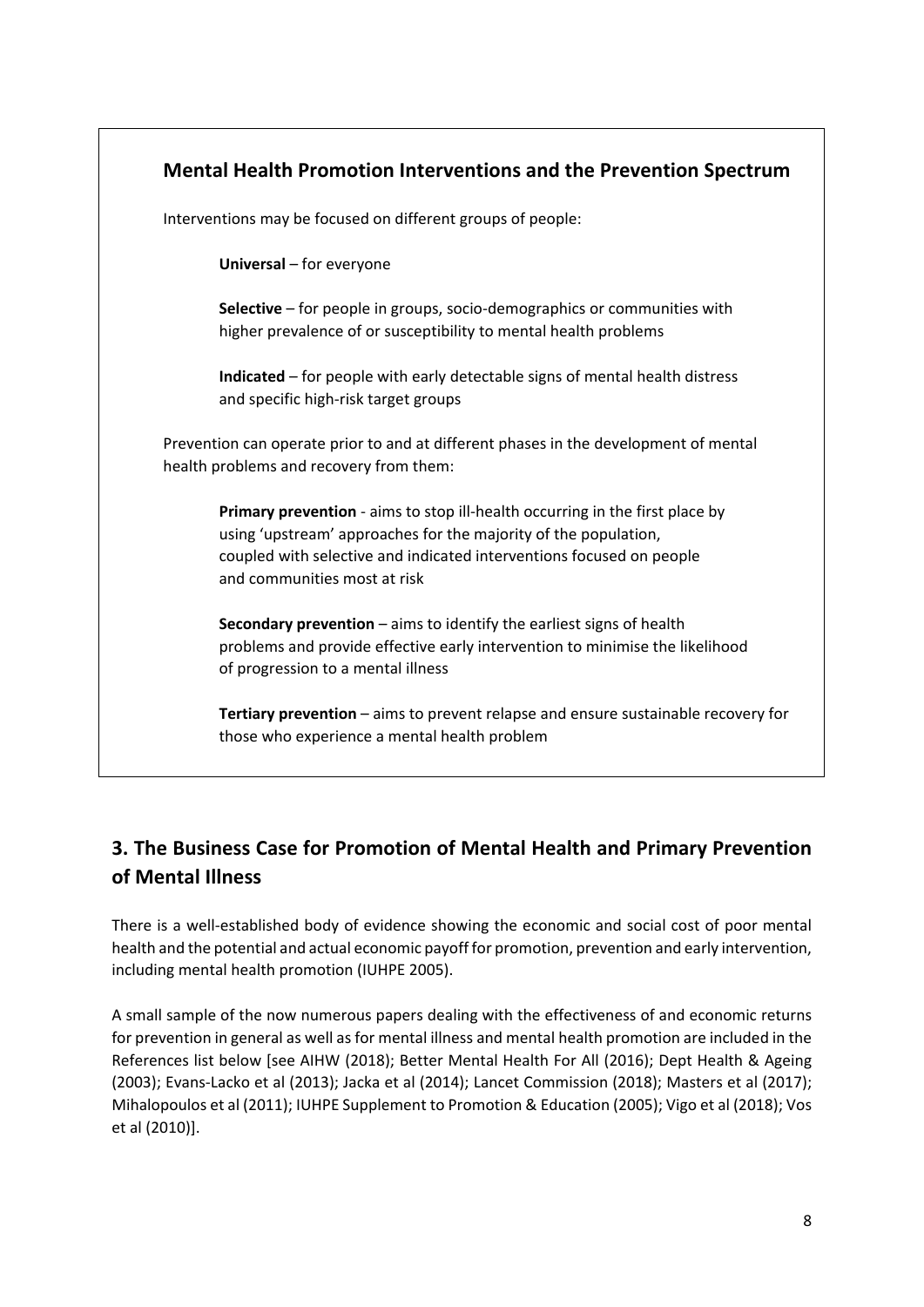The potential returns on investment from promotion and primary prevention are compelling and demonstrate the lost opportunities of inaction: for example, Masters et al (2017) in their systematic review, which included several mental health interventions, found the median Return On Investment (ROI) for public health interventions was 14.3 to 1 and the median Cost Benefit Ration (CBR) was 8.3.

Governments have introduced lifestyle campaigns to promote physical good health and prevent physical illness and injury with substantial economic benefits. The evidence shows that the same sorts of savings – if not more so given the ripple effects of mental illness – will accrue from the promotion of good mental health and the primary prevention of mental disorders.

This body of evidence is further enhanced by the now scientifically accepted relationship between mental health and physical health. In short, enhancing public mental health will also have a positive impact on physical health (see for example Section One of Better Mental Health for All, 2016).

## **4. The Moral Case for Promotion of Mental Health and Primary Prevention of Mental Illness**

Individuals have a right to not just be free of illnesses, but to flourish, to experience positive emotions, feel a sense of belonging, have meaning in their lives, build resilience to deal with adverse events, and achieve their potential.

Given the considerable human suffering and social disruption through all facets of society that result from trauma and avoidable mental illness, and given that there is considerable evidence as to effective strategies for enhancing mental health and preventing mental disorders, there is a moral imperative for those with the power to act, to ensure the implementation of these strategies without delay.

## **5. Six Principles of Public Health Action in Mental Health Promotion and Primary Prevention**

The UK Better Mental Health For All Report (p 28) lists the following six principles as especially important for a public health approach to mental health. The proposed Mental Health Promotion Foundation endorses and adopts these principles:

**(i)** Interventions which focus on the positive have added value over those which focus on finding or preventing the negative. Promoting mental wellbeing moves the focus away from illness and is central to an individual's resilience, social purpose, autonomy and ability to make life choices.

**(ii)**  The social, economic, cultural and environmental determinants of mental health need to be considered and addressed. Different interventions can potentiate (increase power/effect) each other.

**(iii)**  A proportionate universalism approach which addresses whole population mental wellbeing promotion and provides additional support for high risk groups is the optimum approach.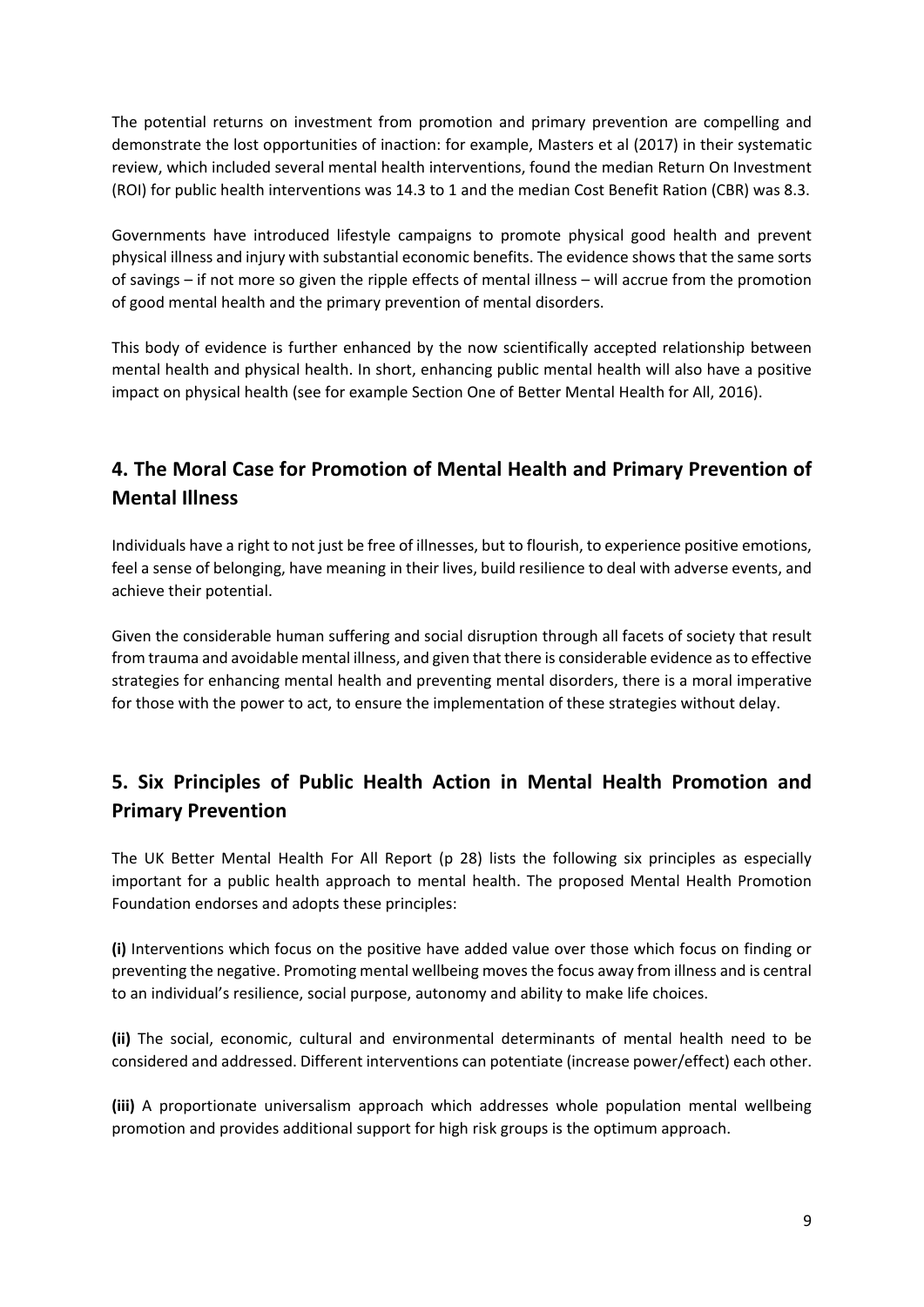**(iv)**  Engagement, both community and individual is central to public mental health. The former is concerned with building on assets and involving communities in framing the issues and the solutions, the latter with developing individual strengths and resilience.

**(v)**  Since personal risk and protective factors are determined in early childhood, primarily in the context of family relationships, a life course approach is essential.

**(vi)** A truly multidisciplinary and inter‐sectoral approach must be adopted as no one discipline has all the knowledge or power to effect the required level of change.

## **6. How and Why Act‐Belong‐Commit Provides the Conceptual and Practical Framework for Mental Health Promotion and the Prevention Spectrum**

The Act‐Belong‐Commit campaign has now been running state‐wide in Western Australia for 10 years, with, despite limited funding, considerable success as evidenced in peer-reviewed international journals (see below), the number of WA partners that have signed up with the campaign (almost 300 organisations), and the campaign's diffusion across Australia (partners in NSW, Qld & Victoria) and internationally (Denmark, Norway, Faroe Islands, USA).

Annual surveys show that 80% of adult West Australians are aware of the campaign, and that each year, 10‐15% do something for their mental health as a result of the campaign, with these percentages even higher amongst those with a diagnosed mental illness or recent mental health problem.

Further, a pilot study showed that patients in recovery who completed the Act-Belong-Commit Guide to Keeping Mentally Healthy, showed greater improvements in their recovery than those who did not complete the Guide. Overall, the data show that Act-Belong-Commit strengthens the mental health of those already well, stimulates action amongst those beginning to experience feelings of loneliness or depression, and aids in recovery.

In short, Act‐Belong‐Commit applies across the whole promotion and prevention spectrum. Given the success achieved at the current low level of funding, the potential to intensify these program effects in both the general population and targeted groups referred to above, is considerable.

The reasons why governments and institutions around the globe are adopting the Act‐Belong‐Commit framework, and why the Australian Government should be encouraging all Australians to act, belong, commit are summarised below in the boxed one-liners (presented in September 2018 to the 'Act Belong Commit Together for Mental Health' Nordic Conference in Oslo and available elaborated in full with supporting evidence).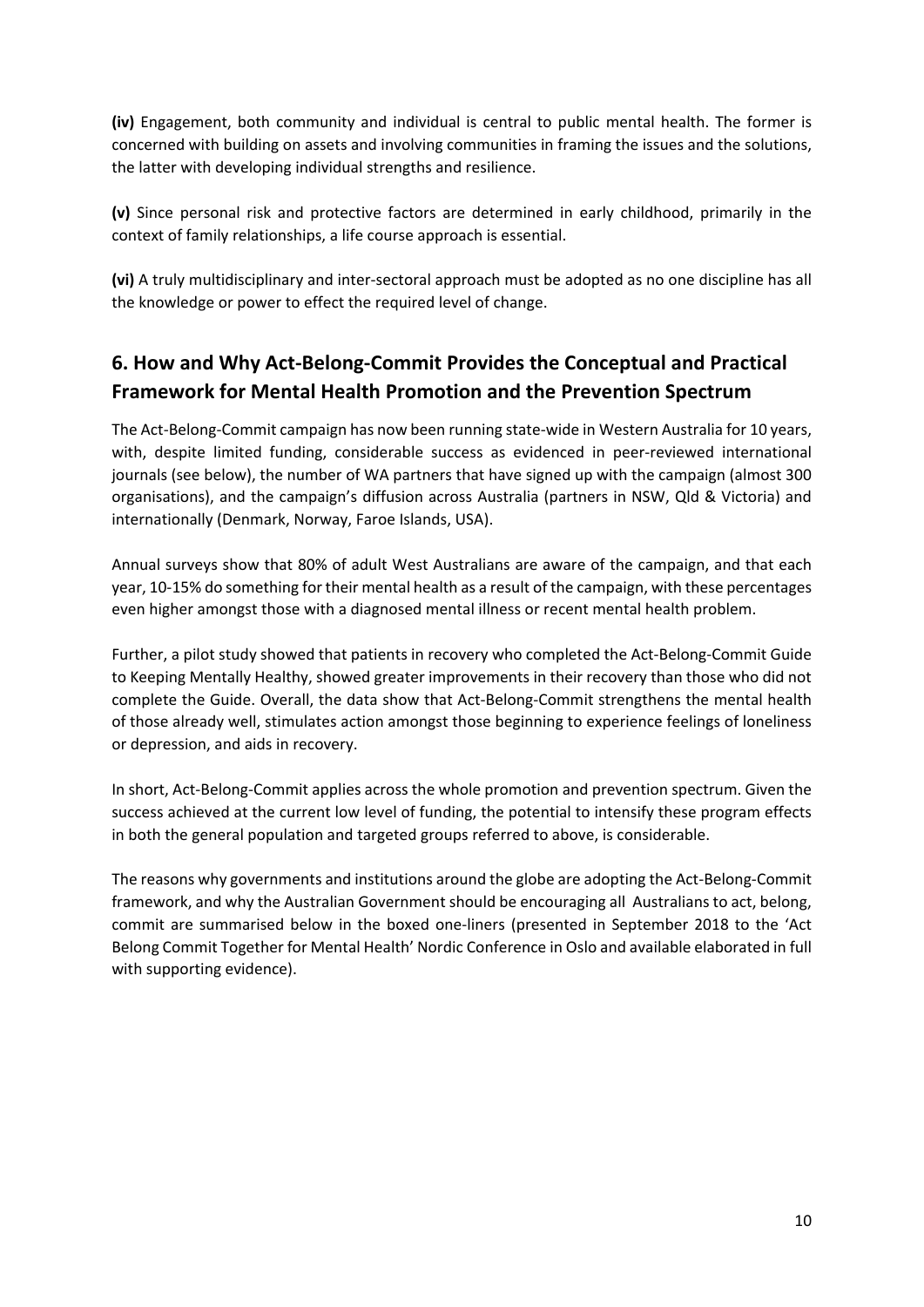### **21 Reasons for adopting Act‐Belong‐Commit**

1. It is evidence‐based and incorporates other major conceptual frameworks

2. The messaging is universal

3. It applies across the lifespan from infancy to seniors

4. It is relevant to whole populations and sub‐populations: CaLD, in recovery, people living with disability, lower SES, and so on ....

5. It can be implemented community wide and in specific settings

6. It is simple

7. It's framework can be used by individuals and professionals

8. It is action‐oriented and the options available for people to act on the messages are broad

9. It reduces stigma around mental illness and increases openness about mental health problems

10. It's message is accepted because people already intuitively 'know' these actions are 'good for their mental health'

11. It's message is open, non‐prescriptive and positive

12. It can be incorporated in campaigns across a variety of social issues and government departments

13. It contributes to suicide prevention

14. It contributes to primary, secondary and tertiary prevention of mental illness

15. Social franchising is cost-efficient

16. It puts meaning into the mantra that 'mental health is everyone's business'

17. It promotes civic engagement

18. It builds capital: intellectual, social and spiritual

19. It promotes mental and physical health

20. It can reduce health costs

21. People will simply feel happier!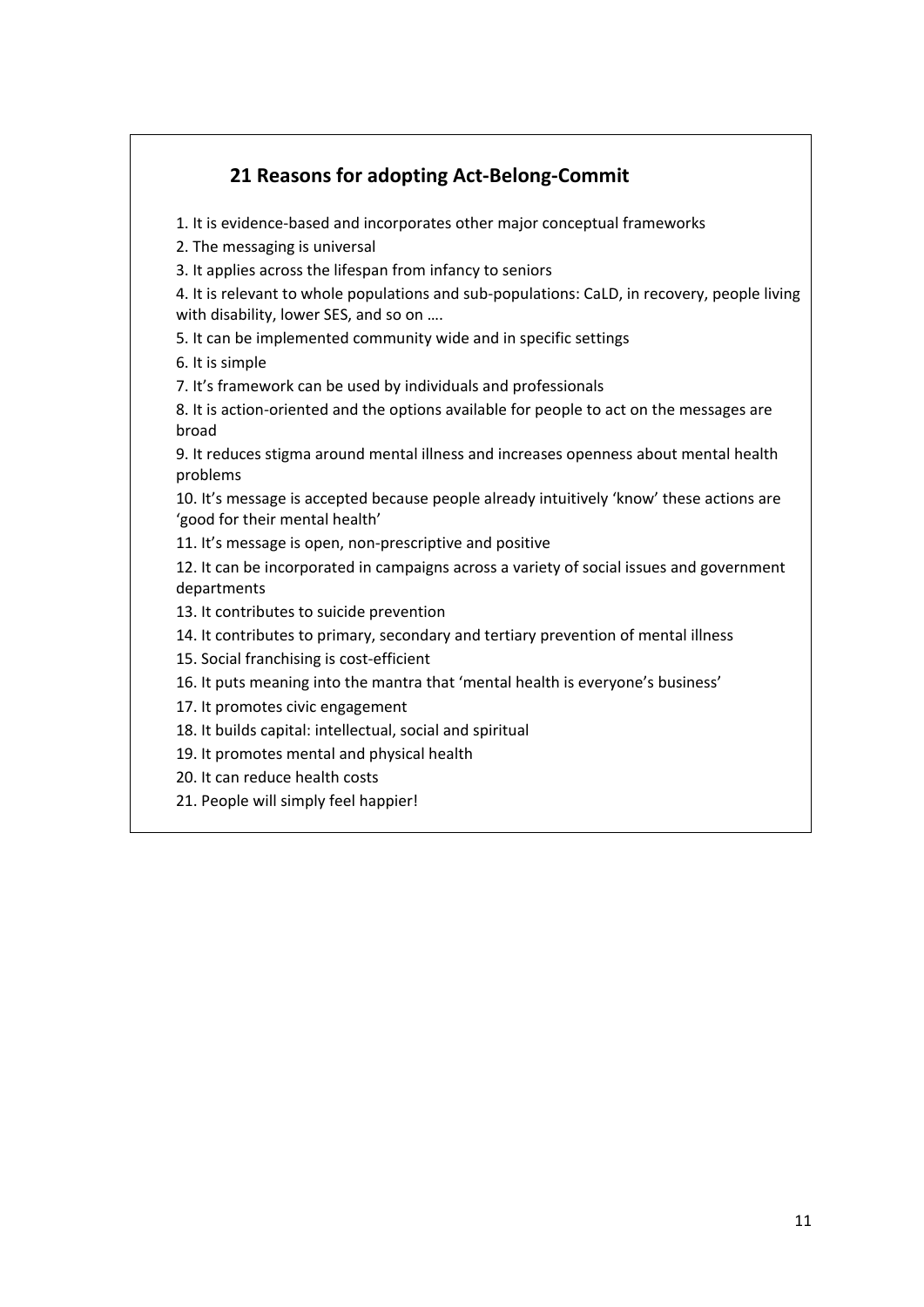#### **7. Concluding Comment**

In considering our submission, we ask that you reflect on the following statements adapted from the UK Mental Health Foundation:

*A world with good mental health for all is not the world we live in, but it is a world within reach, given the right vision, champions, and commitment.* 

*We must make the same progress for the health of our minds that we have achieved for the health of our bodies. And when we do, we will look back and think that this was our time's greatest contribution to human flourishing.* 

*Right now, mental health problems are having a profound impact on the lives of millions of people in Australia and around the globe. People not only endure the pain of mental ill health, including anxiety, stress and depression, but often face the stigma and discrimination that we do not experience for physical illness. How can that be right?* 

We believe that our submission for a Foundation for the Promotion of Mental Health and Primary Prevention of Mental Illness provides the Australian Government with an opportunity to provide global leadership and demonstrate a commitment towards making things right.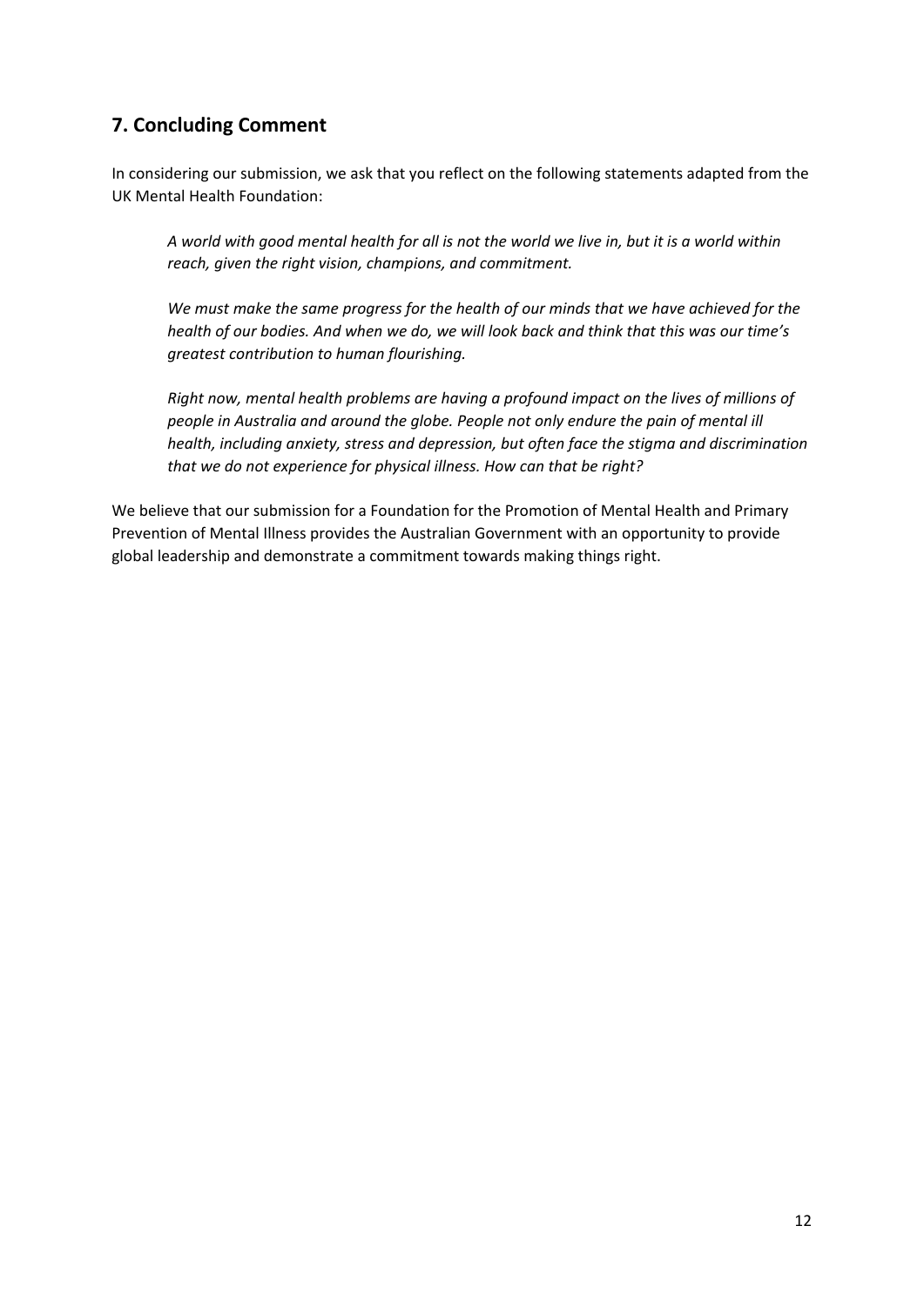#### **8. References re Business Case**

Anwar‐McHenry, J, Donovan, RJ. (2013). The development of the Perth Charter for the Promotion of Mental Health and Wellbeing. *International Journal of Mental health Promotion.* DOI:10.1080/14623730.2013.810402; 2013

#### **Australian Institute of Health and Welfare (2018). Australia's health 2018. Australia's health series no. 16. AUS 221. Canberra: AIHW.**

Better Mental Health for All: A Public Health Approach to Mental Health Improvement (2016) London: **Faculty of Public Health and Mental Health Foundation**.

#### **Department of Health and Ageing (2003). Returns on Investment in Public Health An epidemiological and economic analysis. Prepared for the Department of Health and Ageing, Applied Economics.**

Evans‐Lacko, S, Henderson, C, Thornicroft, G, McCrone, P. (2013). Economic evaluation of the anti‐ stigma social marketing campaign in England 2009–2011. *The British Journal of Psychiatry*, 202, s95–s101. doi: 10.1192/bjp.bp.112.113746.

#### **IUHPE (2005). The evidence of mental health promotion effectiveness: strategies for action. International Union for Health Promotion and Education** *Promotion & Education* **Supplement.**

Jacka, FN, Reavley, NJ. (2014). Prevention of mental disorders: evidence, challenges and opportunities. **BMC Medicine, Editorial**, 12:75, http://www.biomedcentral.com/1741‐7015/12/75.

#### **Masters R, Anwar E, Collins B, et al. (2017). Return on investment of public health interventions: a systematic review.** *J Epidemiol Community Health* **71:827–834.**

Mental Health Foundation (a) (undated). A New Way Forward. Accessed January 2019.

#### **Mental Health Foundation (b) (undated). Good mental health for all. Accessed January 2019.**

Mihalopoulos, C, Vos, T, Pirkis, J, Carter, R. (2011). The economic analysis of prevention in mental health programs**.** *Annual Review of Clinical Psychology*, 7:169‐201.

#### **Saxena, S. (2018). Disparity between burden and budget for mental health.** *Lancet Public Health***, Published Online November 13, 2018.**

Steinbeck, J. (1962). Travels with Charley: In Search of America.

**The Lancet Commission on global mental health and sustainable development.** *The Lancet***, Vol 392, October 2018, 1553‐1598.** 

Vos, T, Carter, R, Barendregt, J, Mihalopoulos, C, Veerman, L, Magnus, A, Cobiac, L, Bertram, Wallace, A. (2010), *Assessing cost‐effectiveness in prevention: ACE–prevention September 2010 final report*, **University of Queensland,** Brisbane, Qld.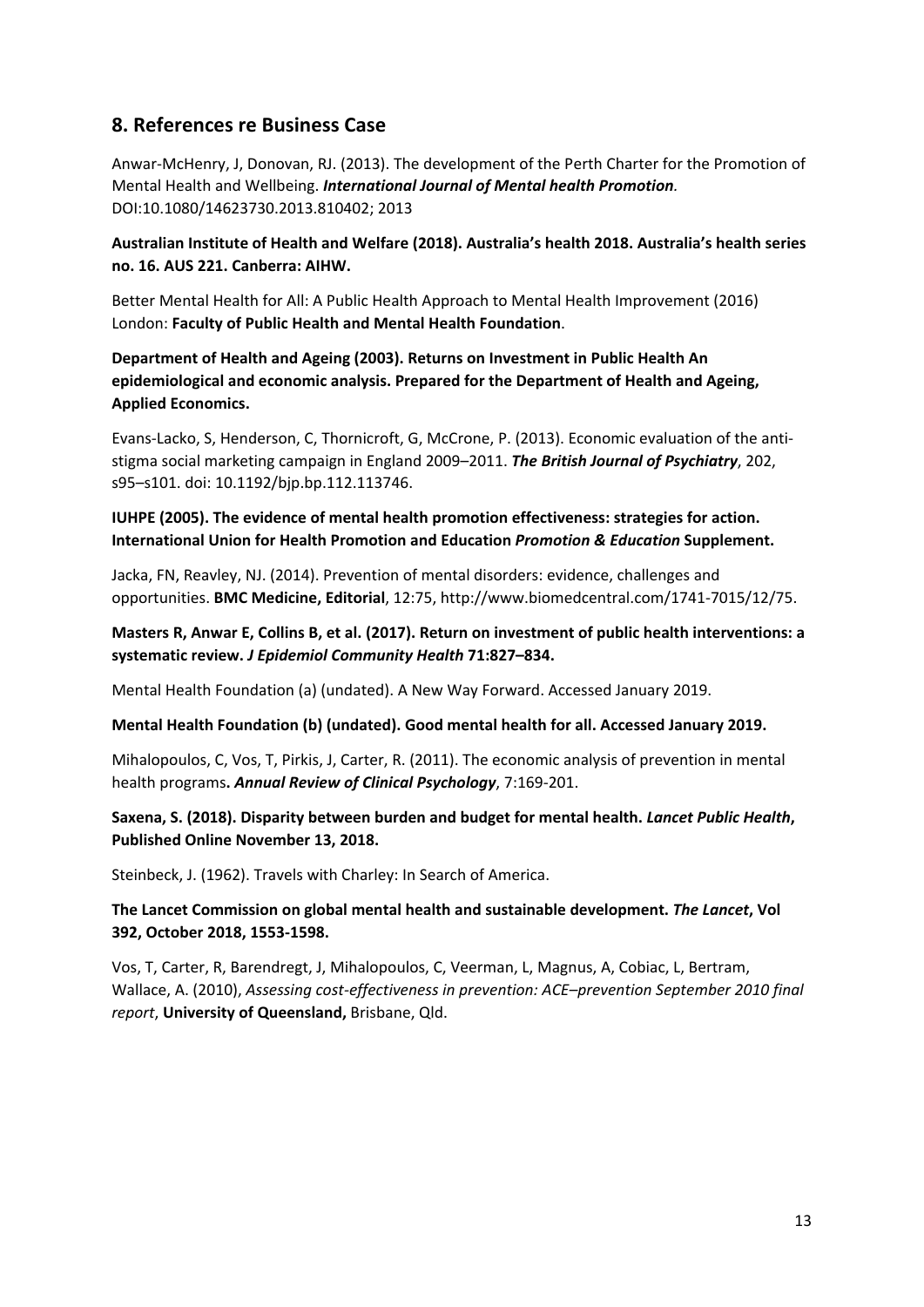#### **9. Example Publications Re Act‐Belong‐Commit**

Donovan, R.J., James, R, Jalleh, G. & Sidebottom, C. Implementing mental health promotion: the 'Act-Belong-Commit' Mentally Healthy WA campaign in Western Australia. *International Journal of Mental Health Promotion* 2006; 8(1): 29-38. Reprinted in Lefebvre, C. 2013

Donovan, R.J., Henley, N., Jalleh, G., Silburn, S., Zubrick, S. & Williams, A. The impact on mental health in others of those in a position of authority: a perspective of parents, teachers, trainers and supervisors. *Australian e-Journal for the Advancement of Mental Health* 2006; 5(1): www.auseinet.com/journal/vol5iss1/donovan.pdf.

Donovan, R.J., Henley, N., Jalleh, G., Silburn, S., Zubrick, S. & Williams, A. People's beliefs about factors contributing to mental health: implications for mental health promotion. *Health Promotion Journal of Australia* 2007; 18(1): 50-56.

Jalleh, G., Donovan, R.J., James, R. & Ambridge, J. Process Evaluation of the Act-Belong-Commit Mentally Healthy WA campaign: First 12 months data. *Health Promotion Journal of Australia.* 2007; 18(3): 217-220.

Pettigrew, S, Donovan, RJ. Older audiences' responses to mental health promotion messages. *International Journal of Mental Health Promotion*, 2009; 11(1); 23-31.

Anwar-McHenry, J, Donovan, RJ, Jalleh, G, Laws, A. Impact evaluation of the act-belongcommit mental health promotion campaign. *Journal of Public Mental Health,* 2012, 11(4), 186-195.

Anwar-McHenry, J, Donovan, RJ. The development of the Perth Charter for the Promotion of Mental Health and Wellbeing. *International Journal of Mental health Promotion.* DOI:10.1080/14623730.2013.810402; 2013

Anwar-McHenry, J, Donovan, RJ. Developing the Perth Charter for the promotion of mental health and wellbeing. *Advances in Mental Health*, 2013; 12(1): 2–4.

Anwar-McHenry, J, Donovan, RJ, Nicholas, A, Kerrigan, S, Francas, S, Phan, T. (2016),"Implementing a Mentally Healthy Schools Framework based on the population wide Act-Belong-Commit mental health promotion campaign", *Health Education*, 116 (6); 561 – 579. http://dx.doi.org/10.1108/HE-07-2015-0023

Donovan, RJ, Anwar McHenry, J. Act-Belong-Commit: A Lifestyle-Related Mental Health Program that Might Also Work for Clinicians. *American Journal of Lifestyle Medicine.* DOI: 10.1177/1559827614536846, June 2014.

Koushede, V., Nielsen, L., Meilstrup, C., Donovan, RJ. From rhetoric to action: adapting the Act-Belong-Commit Mental Health Promotion Programme to a Danish Context. (2015). *International Journal of Mental Health Promotion***.** http://dx.doi.org/ 10.1080/14623730. 2014.995449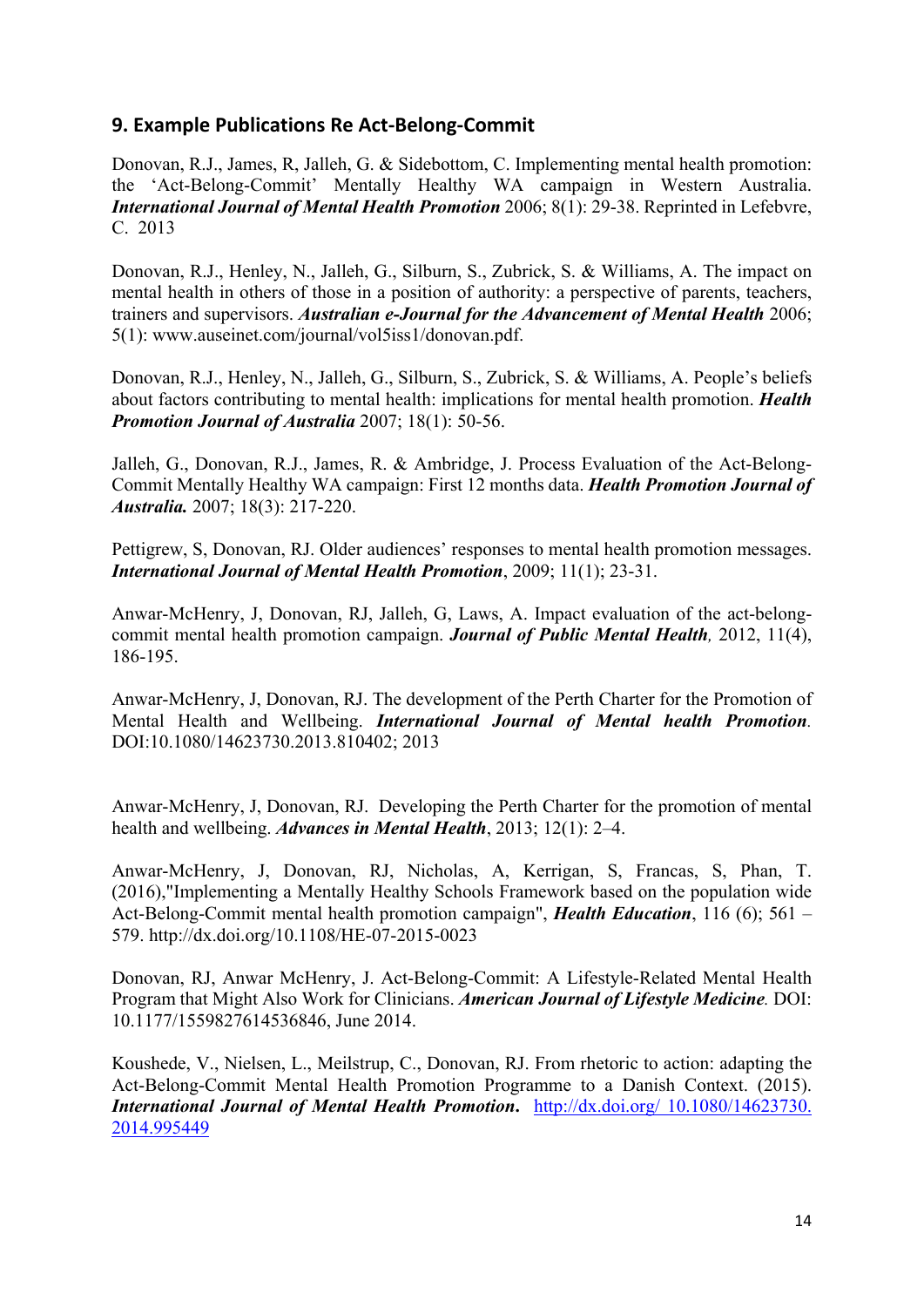Donovan, RJ, Jalleh, G. Robinson, K, Lin, C. Impact of a population-wide mental health promotion campaign on people with a diagnosed mental illness or recent mental health problem. (2016). *Australian and New Zealand Journal of Public Health*. 40(3): p. 274-5.

Donovan, RJ, Anwar-McHenry, J, Aguilera, YH, Laws, A, Comtesse, S. (2016). Increasing brand recall for naming rights sponsorships. *Journal of Social Marketing*. 6:4, 377-389.

Anwar-McHenry, J, Donovan, RJ, Nicholas, A, Kerrigan, S, Francas, S, Phan, T. (2016), Implementing a Mentally Healthy Schools Framework based on the population wide Act-Belong-Commit mental health promotion campaign, *Health Education*, 116 (6), 561 – 579. http://dx.doi.org/10.1108/HE-07-2015-0023

Nielsen, L, Sørensen, BB, Donovan, RJ, Tjønhøj-Thomsen, T, Koushede, V. (2017) 'Mental health is what makes life worth living': An exploration of Danish lay people's understanding of mental health and mental health promoting factors. *International Journal of Mental Health Promotion.* 19:1, 26-37, DOI: 10.1080/14623730.2017.1290540

Santini, ZI, Koyanagi, A, Tyrovolas, S, Haro, JM, Donovan, RJ, Nielsen, L, Koushede, V. (2017). The protective properties of Act-Belong-Commit indicators against incident depression, anxiety, and cognitive impairment among older Irish adults: Findings from a prospective community-based study. *Experimental Gerontology*. http://dx.doi.org/10.1016/j.exger. 2017.02.074

Donovan, RJ, Murray, L, Nichols, A, Anwar-McHenry, J. (2018). Developing an Indigenous branding for a social and emotional wellbeing intervention. In press. *Health Promotion Journal of Australia.* 

Koyanagi, A, Haro, JM, Donovan, RJ, Hinrichsen, C, Nielsen, L, Koushede, V, Santini, ZI. (2017). Mental health among older Irish adults: Act-Belong-Commit indicators promote subjective wellbeing. *European Journal of Public Health*, Vol 27, Issue suppl\_3, 1 November 2017, ckx189.184, https://doi.org/10.1093/eurpub/ckx189.184 Published: 20 October 2017.

Santini, ZI, Nielsen, L, Hinrichsen, C, Tolstrup, JS, Vinther, JL, Koyanagi, A, Donovan, RJ, Koushede, V. (2017). The association between Act-Belong-Commit indicators and problem drinking among older Irish adults: Findings from a prospective analysis of the Irish Longitudinal Study on Ageing (TILDA). *Drug and Alcohol Dependence***.** 2018.

Santini, ZI, Koyanagi, A, Donovan, RJ, Hindrichsen, C, Nielsen, L, Koushede, V. (2018). Act-Belong-Commit indicators promote subjective wellbeing among older Irish adults: A prospective community-based cohort study. In press. *American Journal of Health Behavior.*

Donovan, R.J., James, R, Jalleh, G. **Community-based social marketing to promote positive mental health: the Act-Belong- Commit campaign in rural Western Australia**. In Hastings, G *Social Marketing*, **Elsevier: Oxford**, Pps 336-343, 2007.

Donovan, R.J., Egger, G. *Mental Healthiness: The Flip Side of S-AD*. In Egger G, Binns A, Rossner S. (Eds) Lifestyle Medicine, **McGraw-Hill**, Sydney, 2008.